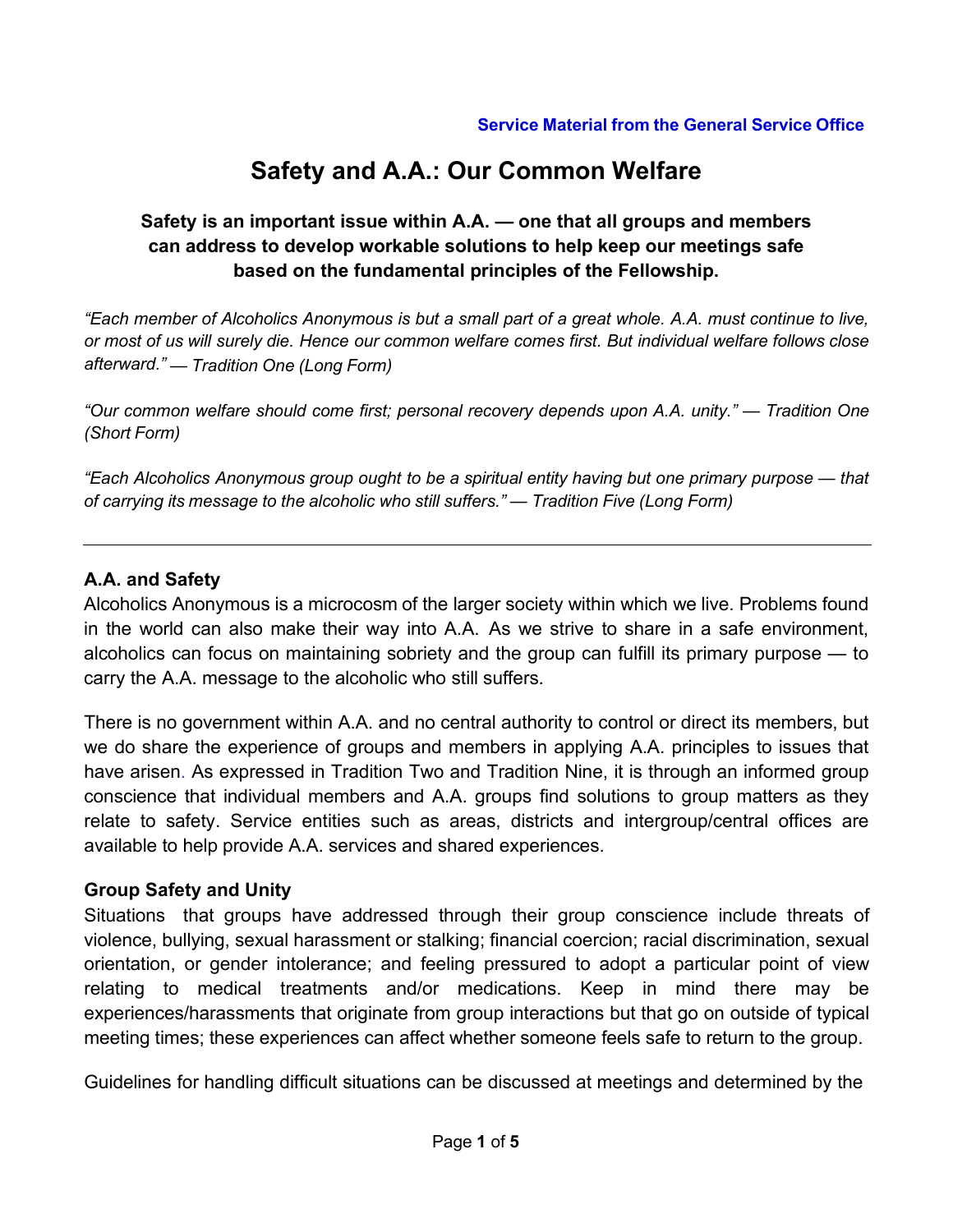group conscience. In these group discussions, the focus is on creating an environment where members can share safely and find and maintain sobriety. In any situation, if a person's safety is in jeopardy or the situation breaches the law, the individuals involved can take appropriate action to ensure their safety. Calling the proper authorities does not go against any A.A. Traditions. Anonymity is not a cloak protecting criminal or inappropriate behavior.

#### **Dealing with Disruptions**

While most groups operate with a healthy balance of spontaneity and structure, others have experienced situations that can threaten group unity and challenge the safety of the group and its members. One such situation is a disruptive person whose behavior inhibits the group's ability to carry out its primary purpose. Members exhibiting such disruptive behavior may be asked by the group to stop attending that particular meeting for a period of time. In-person and virtual groups dealing with these kinds of disruptions make such a request to preserve the common welfare of the group and to maintain A.A. unity, recognizing that no A.A. group can bar any individual from equal membership in Alcoholics Anonymous.

Some groups have developed plans for addressing disruptive behavior and have established procedures through their group conscience to ensure that the group's welfare is protected. In many cases, disruptive behavior is preempted by having the chairperson state some reasonable expectations for the functioning of the group. Some groups include in their opening announcements that disruptive behavior will not be tolerated. For clarity, some groups have listed examples of the group's definition of these behaviors. When necessary, groups and members always have the option to call the appropriate authorities if disruptive behavior escalates to violence or harassment, or if someone's safety is at risk.

# **A.A. and the Law**

Common sense and experience suggest that A.A. membership does not grant immunity from the law or local regulations and that being at an A.A. meeting does not put anyone beyond the jurisdiction of law enforcement. As individuals, A.A. members are also "citizens of the world," and as citizens we are not above the law.

Any activity within an A.A. group's meeting is subject to the same laws and local regulations that apply outside the group's meeting. Through the group conscience process, many groups have established guidelines regarding when it may be appropriate to call authorities to handle a given situation. Situations that groups have faced include, but are not limited to, violence, embezzlement, theft of property, drug sales at a meeting, and more. However, neither the list of possible situations nor the guidelines are meant to cover every scenario. While A.A. members and groups can be caring and supportive to those affected, we are not professionals trained to handle such situations. Law enforcement or other professional help may be necessary. Members should contact the authorities if they feel that their safety is at risk.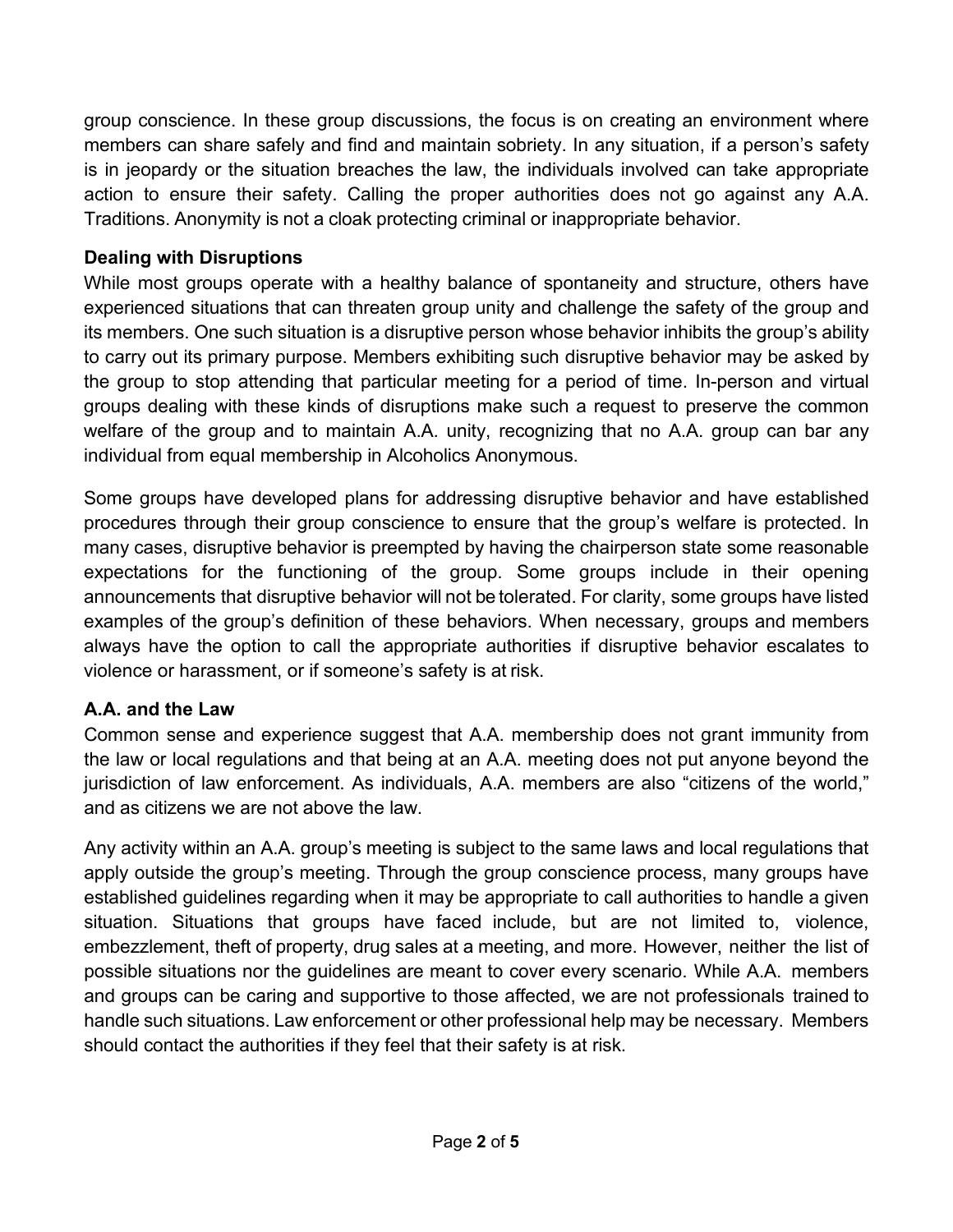# **Emergencies**

Injuries, accidents, fires, etc., sometimes do occur during meetings. To accommodate such situations, groups have developed plans and procedures, often in consultation with landlords, local authorities and/or professionals. Members should not hesitate to call emergency personnel in critical situations; for example, if an individual is threatening self-harm. Addressing an emergency is more important than continuing the meeting.

In recent years, a global health situation affected A.A. groups meeting in person. Although many groups have responded by meeting virtually, groups opting to meet in person found it helpful to obtain the most complete and reliable information possible from qualified medical personnel and/or public health and safety agencies. Some groups have used A.A.'s Twelve Traditions as the basis for creating unity within the group and developing group safety guidelines. Attendance at A.A. meetings should not require putting one's health at risk or being intimidated for adhering to local safety guidance. By respecting the local laws and safety guidelines, many groups stayed focused on our primary purpose and avoided drawing A.A. into public controversy.

#### **Safety and A.A. in the Digital Age**

Virtual platforms and social media have become a significant resource for connecting current A.A. members and potential members in ways the Fellowship never thought possible. The A.A. Traditions that apply to in-person A.A. settings also apply to A.A. phone, online and social media settings. Many groups discuss the relationship between safety and anonymity and incorporate guidelines in their opening announcements. To help keep meetings free from cyberbullying or harassment, some virtual groups have created specific service positions. Virtual A.A. groups that have experienced harassment from Internet "trolls" have adjusted the group's security settings, created safety procedures and/or sought professional technical support. Some local intergroup/central offices, districts, areas, and forums have developed tech support and safety service material to share with members.

#### **Participation and Inclusion**

A.A.'s Steps, Traditions and Concepts encourage participation, inclusion, and unity. These spiritual principles serve as the ideals A.A. groups and members strive for.

In the Step Five essay in *Twelve Steps and Twelve Traditions*, A.A.'s co-founder Bill W. wrote, "…nearly all of us suffered the feeling that we didn't quite belong.… When we reached A.A., and for the first time in our lives stood among people who seemed to understand, the sense of belonging was tremendously exciting."

As part of a Grapevine article on Tradition Three Bill W. shared "Let us of A.A. therefore resolve that we shall always be inclusive, and never exclusive, offering all we have to all.… May all barriers be thus leveled; may our unity thus be preserved."

The Concept Four essay in *The A.A. Service Manual* states*,* "There is another good reason for 'participation,' and this one has to do with our spiritual needs. All of us deeply desire to belong. We want an A.A. relation of brotherly partnership. It is our shining ideal that the 'spiritual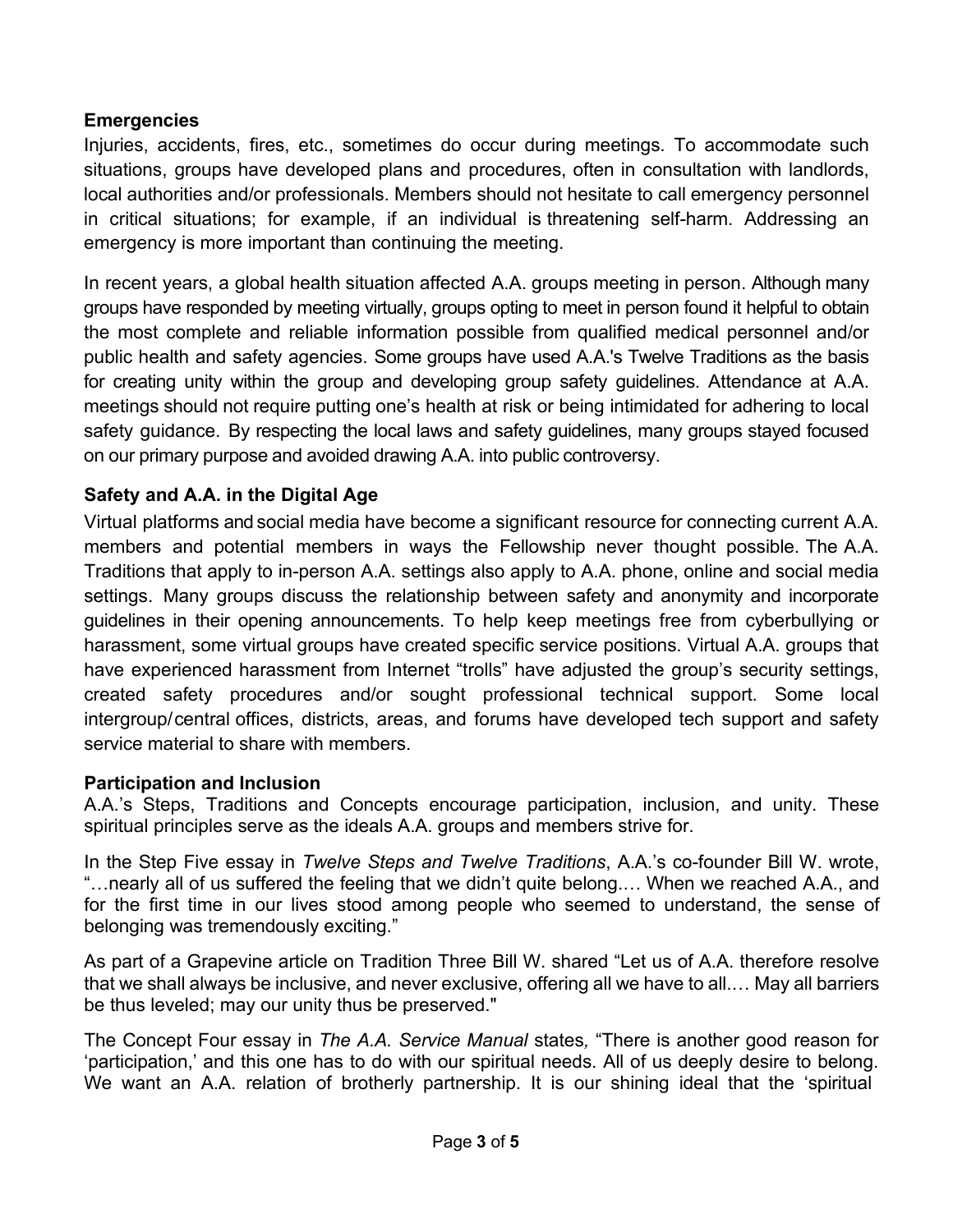corporation' of A.A. should never include any members who are regarded as 'second class.'"

These may be the ideals, but they are not always everyone's experience. Some A.A. members have shared they felt unwelcome in A.A. meetings based on their race, ethnicity, religious belief or non-belief, native language, age or varying abilities. Some members have shared that being questioned about their gender identity has made them feel unaccepted. Others have shared they have not been invited to fully participate in the group or fully participate in A.A.

Our Traditions suggest that no one should have to tolerate racial, sexual orientation, gender, age or other discrimination when they seek help from A.A.

*What is the connection to safety?* These experiences impact members feeling safe and wanting to stay in A.A. Here is some experience that A.A. groups have shared on how they practice these principles to support a safe meeting space:

Groups have used the inventory process to address barriers to full participation, asking questions such as:

- Are we striving to provide a safe and accessible meeting space?
- Could we be providing language interpretation, including ASL, to be more accessible to all alcoholics?
- Are we striving to attract a good cross section of alcoholics in our local community?
- Are all members given the opportunity to speak at meetings and to participate in other group activities?

Alcoholism is a disease that is no respecter of age, varying abilities, creed, race, gender, wealth, occupation, or education. Our experience seems to show that anyone can be an alcoholic. And, beyond question, anyone who wants to stop drinking is welcome in A.A.

*"…we resolutely turn our thoughts to someone we can help. Love and tolerance of others is our code." — Alcoholics Anonymous, page 84*

# **Here are some helpful suggestions and reminders:**

- $\triangleright$  Talk about issues of safety before they arise, at the group, district, or area level.
- Use your group's [General Service](https://www.aa.org/gsr-general-service-representative) Representative (G.S.R.) and [A.A. Service](https://www.aa.org/service-committees) [Committees](https://www.aa.org/service-committees) to help provide broader shared experience.
- $\triangleright$  Include the topic of safety as part of your group inventory and consider developing group guidelines and procedures on safety.
- $\triangleright$  Keep the focus on our primary purpose and our common welfare, and place principles before personalities in all discussions about safety.